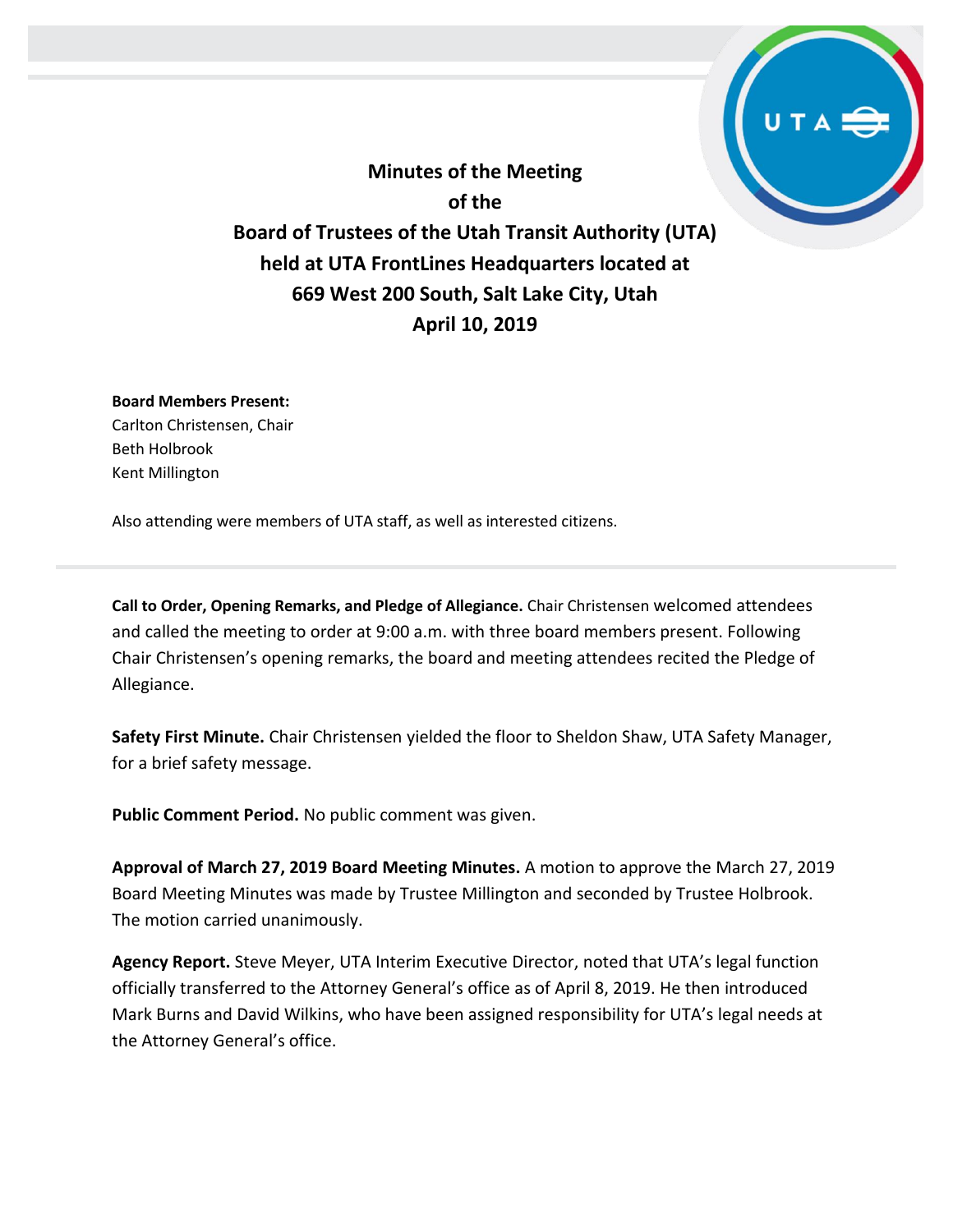Mr. Meyer also provided an update on the Committee on Accessible Transportation (CAT), which is a citizen committee comprised of members from the disability community that helps the agency better meet the needs of riders with disabilities.

**R2019-04-01 Approving International Travel to the American Public Transportation Association's 2019 International Rail Rodeo.** Eddy Cumins, UTA Chief Operating Officer, summarized the resolution, which authorizes employees to attend the American Public Transportation Association Rail Conference in Toronto, Canada, in June 2019. He mentioned that the resolution references a total of nine employees, but stated the correct number is a total of eleven employees. Discussion ensued. Questions on past locations for the conference, comparative costs between travel to Toronto and past conference locations, the process for selecting attendees, and the status of bus "roadeo" participants were posed by the board and answered by Mr. Cumins.

A motion to approve R2019-04-01 with an amendment to approve international travel for eleven total employees was made by Trustee Holbrook and seconded by Trustee Millington. The motion carried unanimously with aye votes from Trustee Holbrook, Trustee Millington, and Chair Christensen.

**R2019-04-02 Approving the Execution of an Interlocal Cooperation Agreement with Salt Lake County to Perform a Transit Alternative Analysis in the Point of the Mountain Area.** Mr. Cumins provided an overview of the resolution, which authorizes the execution of an Interlocal agreement outlining the terms associated with Salt Lake County's contribution of \$400,000 toward performing a transit alternatives analysis in the area near the Point of the Mountain.

Mary DeLoretto, UTA Capital Development Director, delivered a presentation providing background information on the purpose of the alternatives analysis, scope of work, expected outcomes, funding partners, and need for the interlocal agreement. It was noted that the total anticipated cost of the project is \$800,000. Salt Lake County has committed \$400,000, the Utah Department of Transportation and UTA have each committed \$50,000, and the Wasatch Front Regional Council and Mountainland Association of Governments have each committed \$25,000, leaving a shortfall of \$250,000. Staff indicated the project will be phased so that work on the early phases of the analysis can begin while funding is secured for the later phases. Discussion ensued. Mr. Christensen clarified that he had no role in allocating funds to this project in his former position with Salt Lake County. Questions on ridership potential, modes, details on page 5 of the escrow agreement, and the rationale behind the two choices included in the alternatives analysis were posed by the board and answered by staff.

A motion to conditionally approve R2019-04-02 with a change to reference the current mayor of Salt Lake County on page 5 of the escrow agreement was made by Trustee Millington and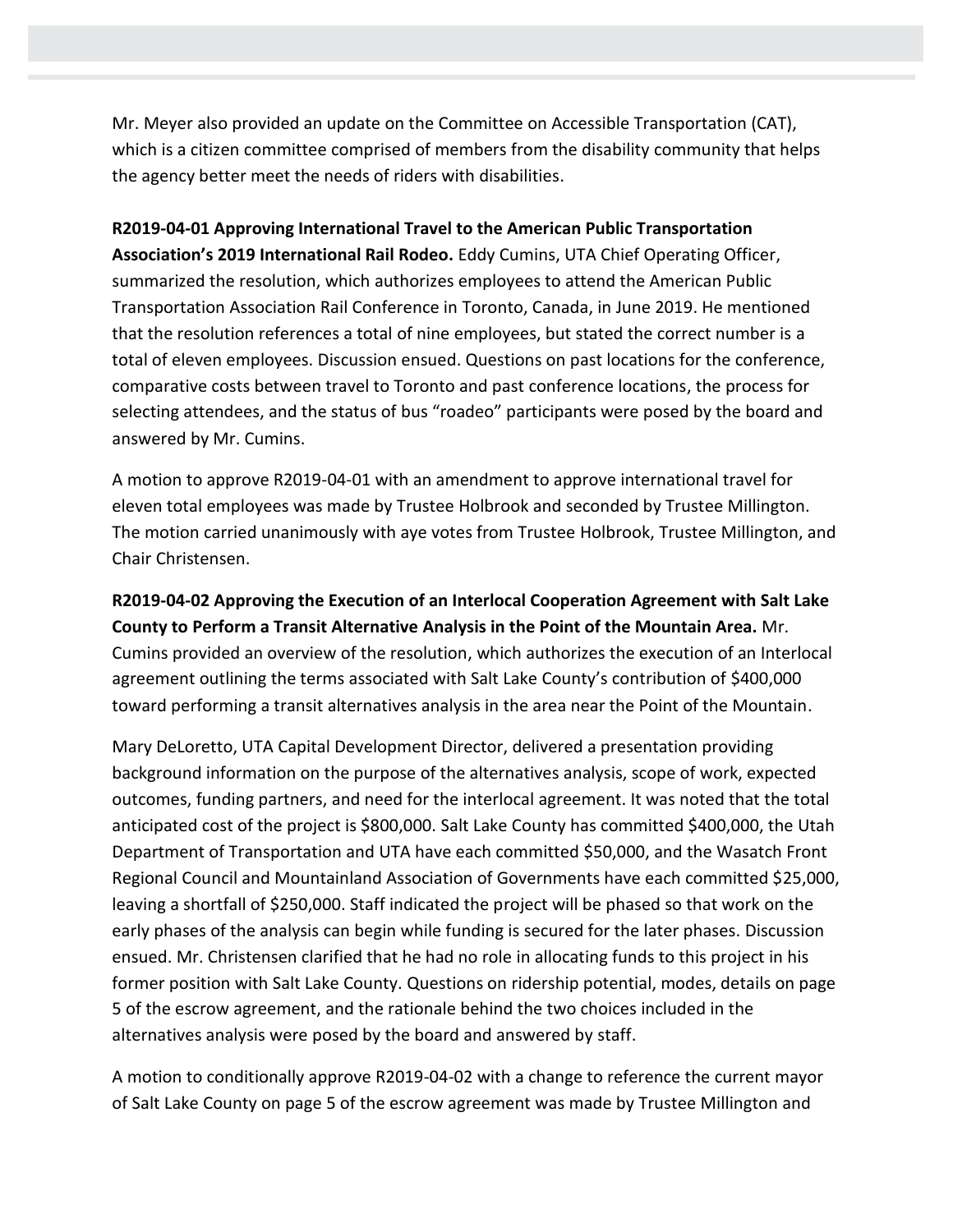seconded by Trustee Holbrook. The motion carried unanimously with aye votes from Trustee Millington, Trustee Holbrook, and Chair Christensen.

**R2019-04-03 Authorizing Property Right of Way Acquisition for Provo-Orem BRT.** Paul Drake, UTA Senior Manager of Real Estate and Transit-Oriented Development, explained that the acquisition of parcel 143B is needed for the completion of the Utah Valley Express (UVX) construction. The transaction involves both a construction easement and a purchase of real property. The seller is Garff Properties-Orem, LLC. Mr. Drake pointed out a discrepancy between UTA's appraisal price and the owner's appraisal price, which is the result of the appreciation in land value between the time of the initial appraisal and the present, as well as additional costs incurred by the property owner due to construction. The parties have agreed through a mediated settlement process on a purchase price of \$292,598. Discussion ensued. Questions on the cost of the easement versus the permanent property acquisition and impacts to the project budget were posed by the board and answered by staff. Mr. Meyer indicated that he would provide an update on the UVX budget in the next board meeting.

A motion to approve R2019-04-03 was made by Trustee Holbrook and seconded by Trustee Millington. The motion carried unanimously with aye votes from Trustee Holbrook, Trustee Millington, and Chair Christensen.

## **Contracts and Pre-Procurements.**

**Contract: Indemnification Agreement (Sandy Towers East).** Mr. Drake outlined the purpose of the agreement, which provides indemnification for placing a canal in an underground culvert as part of the Sandy Towers East development. The cost is considered a "Master Development Expense" to be covered by the project partners and reimbursed per the terms of the development agreement. The development partners include UTA, HP Sandy Towers East, LLC, and Millrock Partners, LLC. Discussion ensued. A question on the building plans near the culvert was posed by the board and answered by Mr. Drake.

A motion to approve the contract was made by Trustee Millington and seconded by Trustee Holbrook. The motion carried unanimously with aye votes from Trustee Millington, Trustee Holbrook, and Chair Christensen.

**Change Order: Legal Services (Multiple).** Mr. Meyer explained that UTA has a contract in place for an on-call pool for outside legal services. The pool allows UTA timely access to the expertise it needs on specialized legal topics. UTA would like to extend the contract for one year while a new procurement is pursued. Discussion ensued. A question on the number of firms included in the pool was posed by the board and answered by Mr. Meyer.